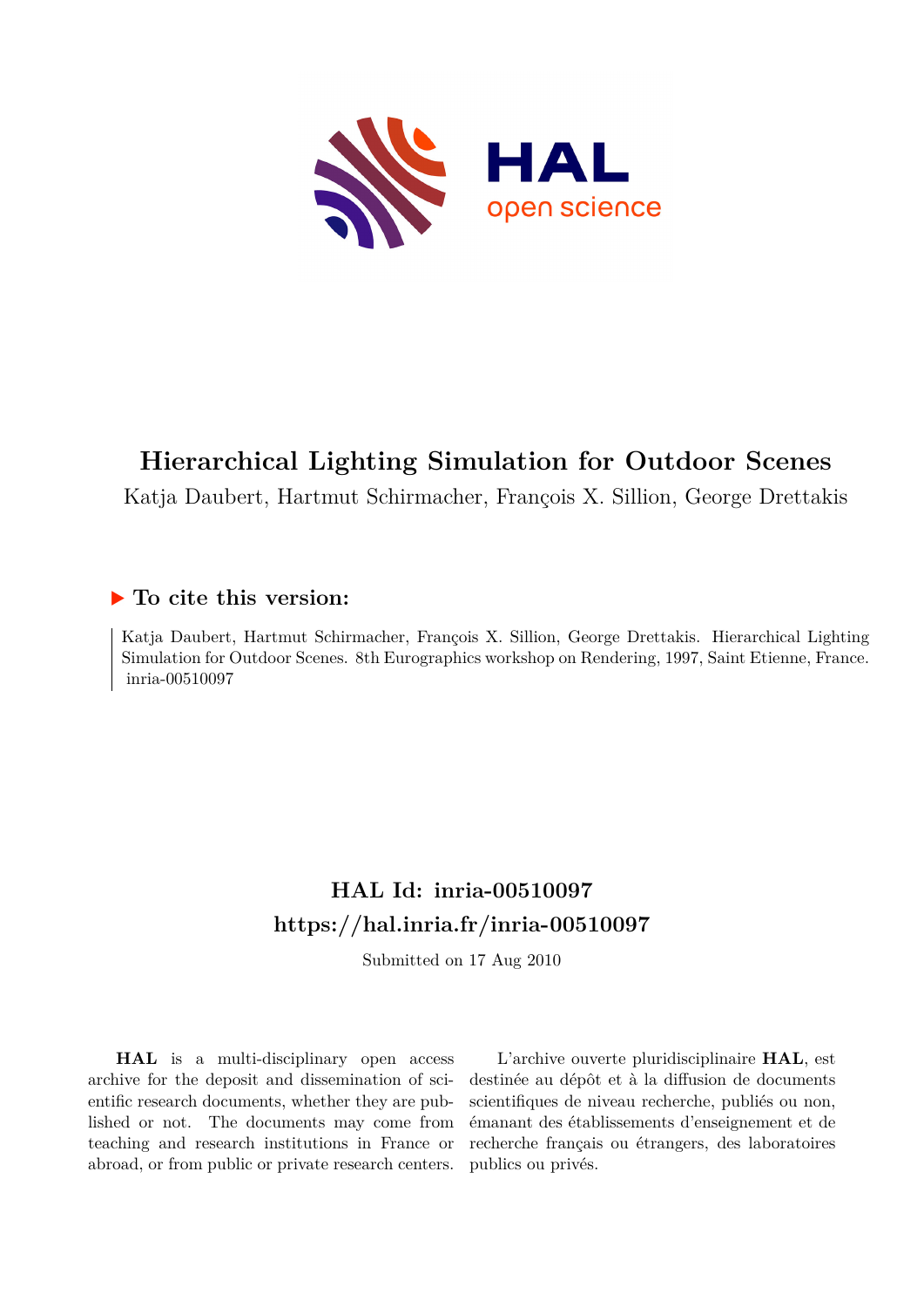## **Hierarchical Lighting Simulation for Outdoor Scenes**

Katja Daubert, Hartmut Schirmacher François X. Sillion, George Drettakis<sup>\*\*</sup>

## $i$ MAGIS \*\*\* Laboratoire GRAVIR/IMAG-INRIA

Abstract: Lighting algorithms for outdoor scenes suffer from the sheer geometric and lighting complexity of such environments. In this paper we introduce an efficient, *hierarchical*solution to the problem of outdoorillumination. Data structures and sampling algorithms are presented, permitting the integration of complex and natural objects in a hierarchical radiosity simulation system. This new approach allows the hierarchical simulation of radiant energy exchanges in outdoor scenes for the first time, including terrain and botanical models as well as sunlight and skylight. This is accomplished by providing the necessary tools to treat terrain meshes as a hierarchy of light-exchanging objects, as well as an efficient hierarchical representation for the sky dome. In addition, refinement criteria are adapted to the particular characteristics of natural lighting. Results of our implementation are presented including naturally-lit images of terrain-maps, trees and buildings.

## **1 Introduction**

Rendering technology has made tremendous progress in the last decade, and it has become possible to perform simulations of light exchanges for moderately complex environments, yielding images of impressive realism. These algorithms exploit hierarchical solution methods to correctly account for secondary illumination and result in viewindependent solutions. A vast majority of this research has been concentrated on indoor scenes.

As realistic simulated images receive more widespread attention, new potential applications for lighting simulations constantly appear, and present new challenges for stateof-the-arttechnology.One such challenge isthe accurate and efficientsimulation oflighting effects for *outdoor* scenes. Such simulations are needed for instance in visual simulation applications for various driving or flight simulators, for visual site planning in the context of architectural projects or urban modeling, or for the simulation of radiant exchanges in vegetation with applications in remote sensing or in the simulation of botanical processes.

Outdoor scenes tend to be especially challenging to simulate, because they present a combination of several difficulties that are poorly handled by existing radiosity algorithms, and in particular hierarchical solution methods.

First, outdoor scenes exhibit great geometric complexity: on the one hand, the sheer scale of outdoor scenes is significantly larger than that of indoor scenes. Furthermore, outdoor scenes often contain natural objects (terrain or trees) that have complex shapes.

A second major challenge with outdoor scenes is the complexity of the illumination itself. Natural illumination (i.e. from the sun and the sky) has specific properties such as

kadauber,htschirm@immd9.informatik.uni-erlangen.de

currently at the University of Erlangen-Nuremberg, Computer Graphics Group.

Francois.Sillion,George.Drettakis@imag.fr

iMAGIS is a joint research project of CNRS/INRIA/INPG/UJF. Postal address: B.P. 53, F-38041 Grenoble Cedex 9, France.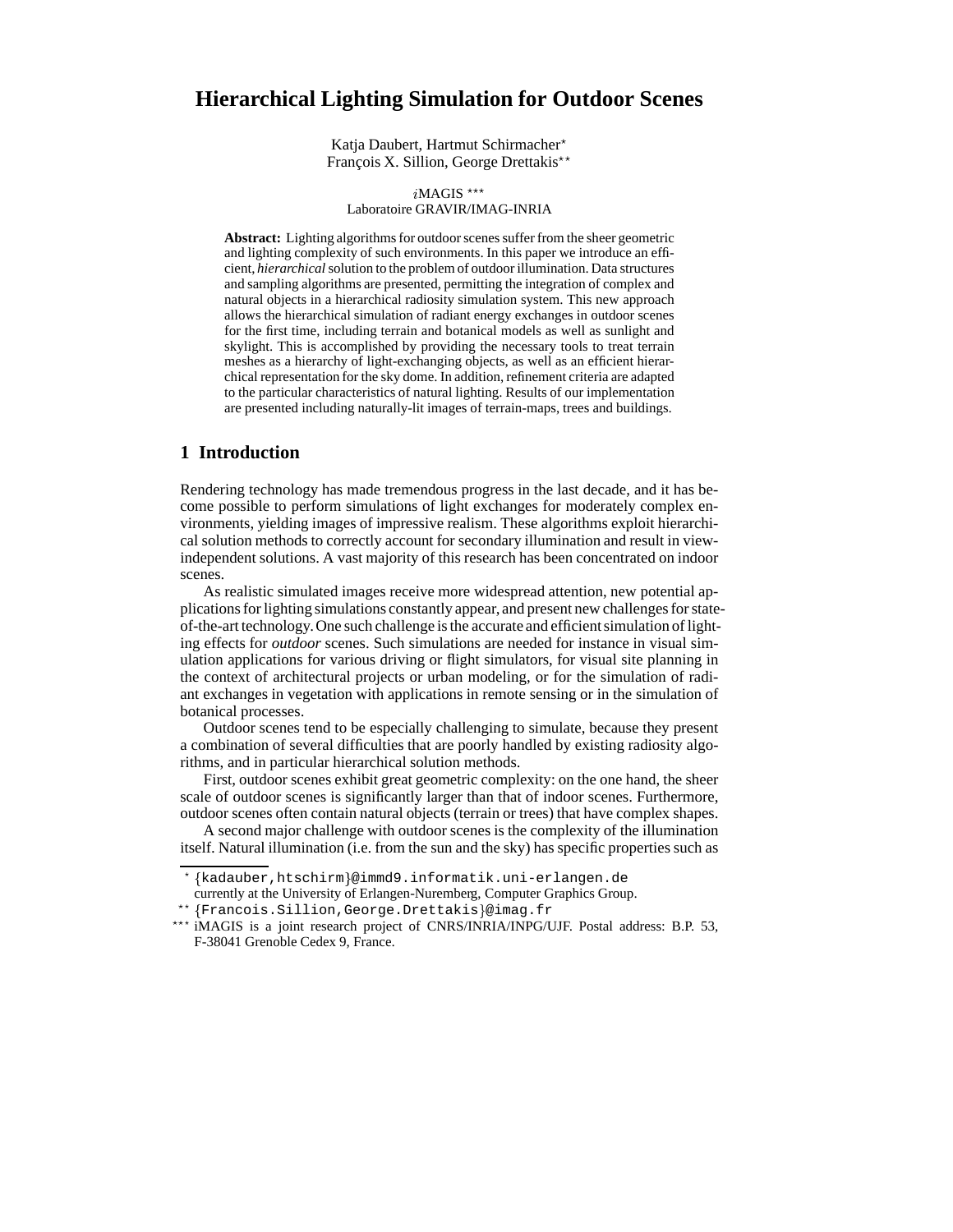the concentration of a very large energy flux in a small solid angle (from the sun), and the fact that the sky effectively "surrounds" all objects. These properties require particular care when sampling for illumination simulation. Moreover, because outdoor scenes are always complex, efficient algorithms must be developed, since brute force approaches are bound to be intractable.

In this paper we propose solutions to the problems of geometric complexity and natural lighting. Our approach is based on *hierarchical* lighting algorithms, which permit efficient and elegant solutions. In particular, we show that complex geometry can be handled using a generic hierarchical surface description mechanism in the context of a clustering algorithm. This mechanism is integrated into an object-oriented framework, and its generic nature opens the way for the definition of other hierarchical objects for lighting simulation (such as complex meshes representing curved surfaces). We introduce appropriate representation, sampling and refinement machinery for hierarchical treatment of natural lights (sun and skylight). The resulting system is, to our knowledge, the first capable of providing *hierarchical* lighting solutions of complex outdoor scenes.

## **2 Previous work**

Previous work in lighting simulation for outdoorscenes has been restricted mainly to the modeling of natural light. Similarly, the treatment of the geometric complexity, specifically for the problems posed by certain outdoorstructures hasreceived limited attention. We briefly review the relevant literature.

#### **2.1 Previous Work in Natural Lighting**

Much work has been done on modeling daylight with different atmospheric effects and designing global illumination models including such light sources. Several models with different complexity were proposed to compute skylight intensities [1, 13, 8, 7, 3]. The public domain system *Radiance* [20] provides source code ("gensky" and "skybright") to compute sky luminance using the CIE standard sky distribution model [1] for a given setup of hour, day, month, position on earth, and several weather-specific parameters. The sun position can also be specified directly by providing the solar angles.

To representthe skylight distribution, Nishita et al. [13] proposed afixed set of band sources. In [3] subsampled band sources are inserted where the skylight distribution varies strongly, resulting in a representation with adaptive precision.

To speed up the time consuming integration of bands for global illumination, Tadamura et. al [19] use a regularly subdivided parallelepiped in a hemicube-like manner to determine the skylight contribution including visibility.

For indoor lighting, a set of "interface" surfaces can be used to represent the skylight coming through the windows of a room. In [9] the skylight contribution on window sample pointsis calculated in a preprocessing step and then window patches are used as area light sources for global illumination. This method is of course limited to indoor scenes.

The most closely related approach to our solution is that of Müller et al. [12]. In their algorithm the skylight distribution is directly stored in a set of radiosity patches which are placed far away from the rest of the scene to satisfy error bounds. This is achieved by the use of a regular subdivision of the sky hemisphere. The sky patches are then used for shooting in the first iteration of the radiosity simulation. Their method is based on the progressive refinement radiosity algorithm. The initial shooting phase is expensive (computation time of three hours wasreported for a scene of 47,500 patches), but permits rapid change of the sky lighting condition, by storing a list of form-factors.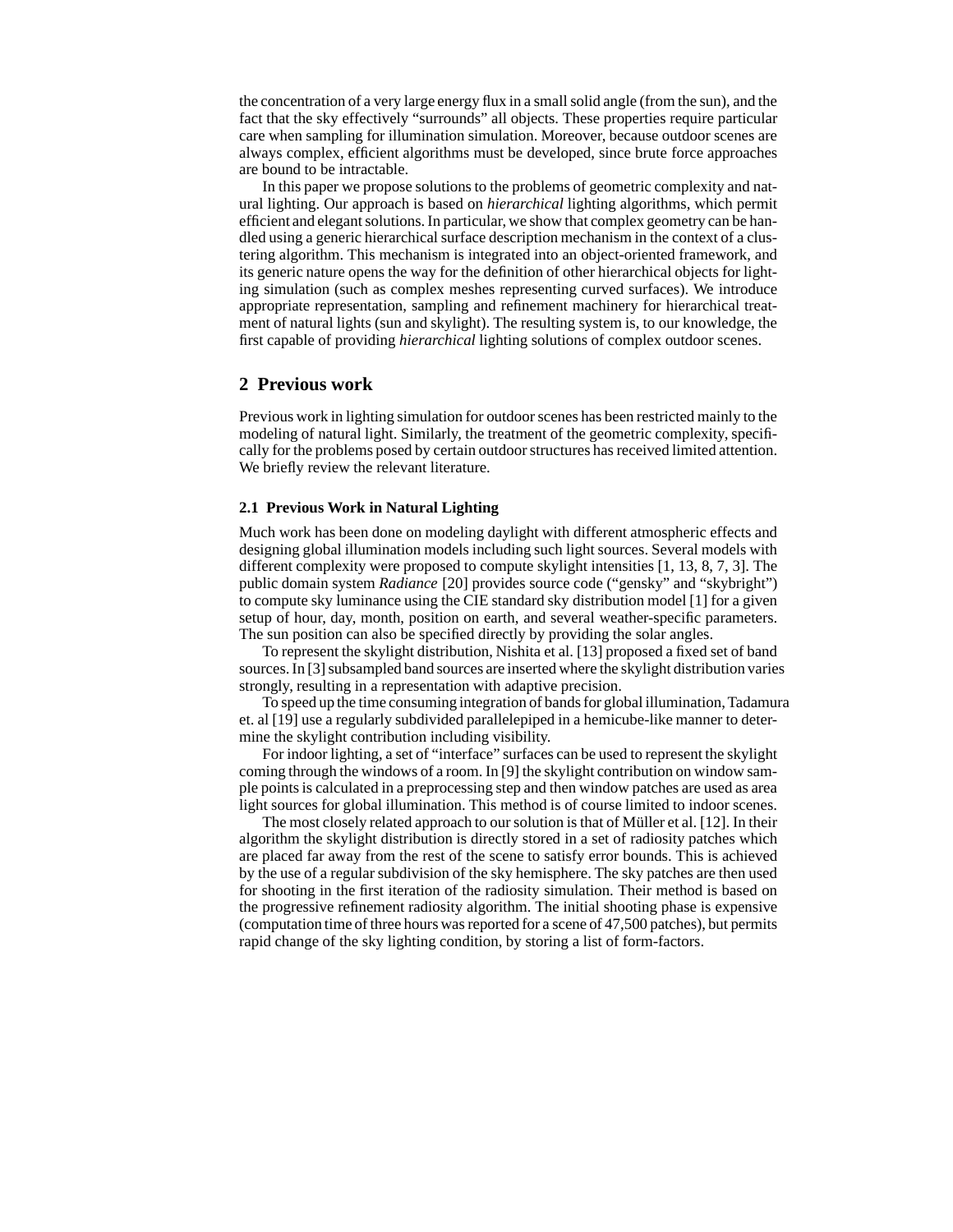## **2.2 Treating Complex Geometry**

Many outdoor models, such as terrains or mesh structures resulting from scanned-data, or complex man-built structures (bridges, dams etc.) are typically represented with complex meshes. Level-of-detail approaches for the treatment of such complex geometries are well known in the modeling community (e.g., [14, 4]). Despite this wealth of algorithms, the hierarchical treatment of these mesh structures has not previously found its way into lighting simulation algorithms.

## **2.3 Limitations of the Previous Approaches**

The vast majority of previously described natural lighting algorithms require time consuming preprocessing steps. The method proposed in [12] is the first to integrate the sky as a radiosity object, but however afixed subdivision is used. Thisis a severe restriction, lacking the benefits of both hierarchical solution [6] and clustering [18] for skylight objects. This also results in expensive calculations and lack of an overall representation of *global* illumination. To achieve efficient integration of natural lighting in a radiosity system, it is important first to provide multiresolution representations of natural lights, and also to ensure that the entire sky is always taken into account. It is important to note that when progressive refinement radiosity is used, this condition forces us to shoot energy from *all* sky patches, at a significant expense, before any meaningful solution can be obtained.

Similarly, in the case of complex meshes representing outdoor structures, a true hierarchical representation is required. A generic clustering algorithm [18, 16] applied to the polygons constituting the mesh would however be unsuitable, since we would lose all neighbouring information amongst mesh elements, needed for the smooth reconstruction of the radiosity function.

## **3 Unified Lighting Framework**

As was presented in [18], a natural complete framework for hierarchical radiosity with clusters can be based on the concept of an abstract *Hierarchical Element* or *H-element*. These elements can be clusters (groups of objects) or surfaces. In the context of an objectoriented system, this abstract class hierarchy permits the definition of generic operators (refine, gather, push-pull) on H-elements, thus entirely defining the hierarchical radiosity process.

We briefly overview the central concepts in what follows, which will allow the reader to understand the extensions required to seamlessly integrate the new features required for outdoor scenes.

#### **3.1 Hierarchical Elements**

At the heart of our hierarchical simulation framework is the identification of a scene with a *complete* hierarchy of *H-elements*, connected by *links* which representlight exchanges. The hierarchy is complete in the sense that its highest level encompasses the entire scene. H-elements can be of different nature, such as clusters (i.e., groups of objects), or portions of surfaces, but they all share a number of properties and characteristics, allowing the specification of many computational operations at an abstract level. H-elements all possess radiosity and reflectance information, as well as a set of links representing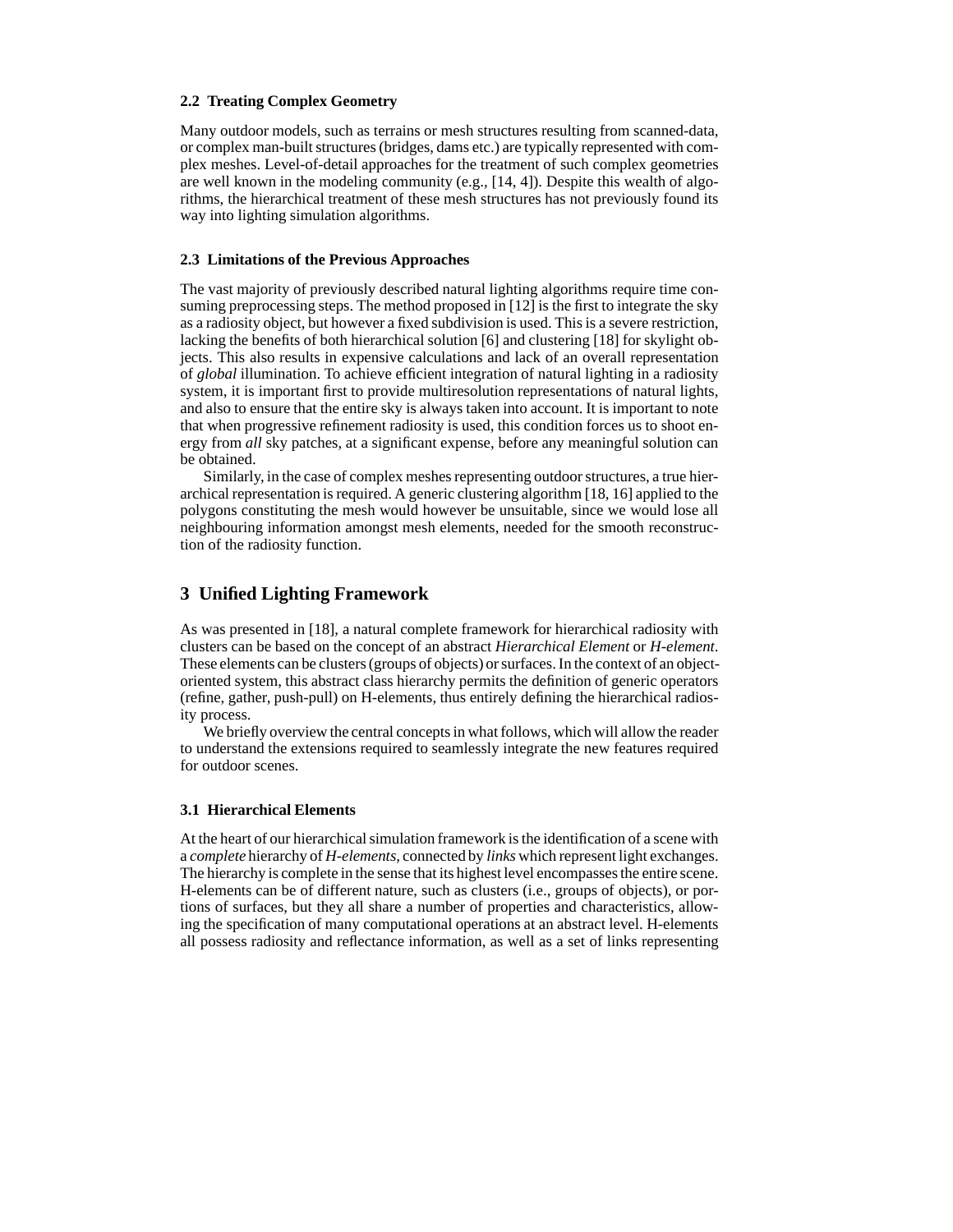energy received at their level of the hierarchy.Specialised H-elements dealing with the specifics of clusters, or polygons, are obtained by subclassing the abstract level and overloading appropriate functionality.

## **3.2 Computational Operators**

In the case of our clustering approach, input objects (e.g., surfaces, meshes etc.) are first grouped into clusters, and an initial self-link of the root node to itself is established. This link is a (very coarse) representation of all energy transfers in the scene. To achieve the desired quality of lighting simulation, the following sequence of operations needs to be performed [17, 2, 18].

- 1. Links between H-elements arefirstrefined using a *refinement engine*,resulting in the subdivision of the corresponding H-elements where appropriate. This is described in more detail in the following paragraph.
- 2. Once the refinement process is complete, links exist between H-elements at various levels. Irradiance is now transported (*gathered*) across these links.
- 3. To maintain a consistent view of radiosity at every level of the hierarchy, irradiance is pushed (added) down the hierarchy, and radiosity is pulled (averaged) up.
- 4. After an appropriate number of iterations of the refine-gather-push/pull operations, the subdivided H-elements are displayed using the computed radiosity values.

Each one of these steps is defined at the highest possible, and thus most abstract, level of the class hierarchy. For operations such as gather and push-pull, few parts of the process require the definition of specialised methods.

## **3.3 Hierarchical Refinement Engine**

The refinement engine (or "refiner") is the core of the hierarchical lighting simulation process. The refiner operates on links between two hierarchical elements.

The refiner first estimates how well the link represents the light transfer in question. This is typically performed by an error based criterion with respect to a user-defined tolerance. An example is the "BF" (radiosity times form-factor) criterion [6] Improved approaches exist [10, 5], using upper and lower bounds on the energy transfer across the link. If the link is judged of insufficient quality, it is refined, and thus one of the Helements is typically subdivided, resulting in the creation of *sub-links*.

The estimation of the error criteria, and the subsequent gather operation on a link requires the calculation of an estimate of the form-factor between two H-elements or the irradiance received on an element due to the illumination from the other. This in turn requires an appropriate sampling of a kernel function involving the position, orientation, distance and relative visibility of the two elements. As shown in [18] the calculation of form factors can be expressed at an abstract level using virtual functions with specialised behaviour for clusters or surfaces. A typical refiner therefore operates solely on H-elements and relies on virtual functions to perform the necessary subdivision (split).

In what follows, we show how the treatment of generic complex meshes and natural lighting can be integrated into this unified framework.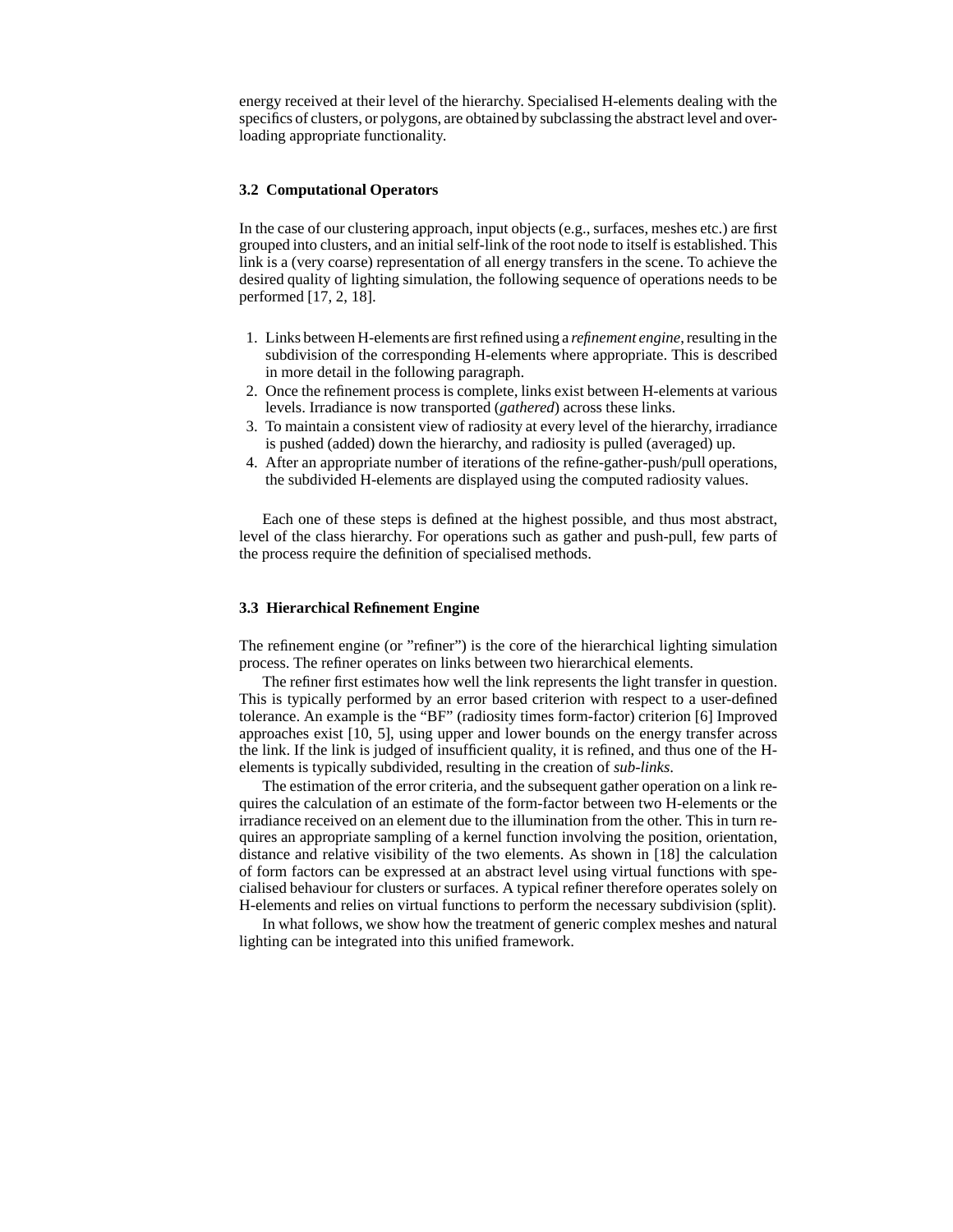## **4 Geometry**

#### **4.1 Dealing with Geometric Complexity of Outdoor Scenes**

For many outdoor scenes, we are presented with complex mesh representations (terrains, large man-made structures etc.). A simple, direct solution would be to pass these elements in an unstructured manner to a clustering algorithm [18]. As mentioned previously, this could result in inappropriate groupings of surfaces since the implicit mesh structure and connectivity information is lost. In addition, this would encumber the system with a large total number of polygons, even in the case where a vast majority are never lit or never participate in lighting.

We present a solution to this problem in the form of a general structure which encapsulates hierarchical mesh information. The power of this structure is its ability to hide the complexity of the geometric object (e.g., a terrain mesh or a tensor-product spline surface), by presenting a generic hierarchical interface. As hierarchical subdivision becomes necessary, the structure uses the hidden geometric complexity to create finer hierarchically subdivided levels. As an additional benefit, at the lowest level of subdivision the structure reverts to classical regular subdivision (e.g., quadtrees), with all the advantages this implies in terms of implicit representation and information sharing.

## **4.2 A Generic Hierarchical Mesh Structure**

The definition of a generic hierarchical mesh class may include information permitting subdivision up to a "finest" level. For example, a terrain mesh will be given as an array of vertices describing its finest level of detail. Our generic interface hides this complex geometric information in what concerns the lighting simulation.

In our generic structure no mesh element uses all the geometric information (e.g., vertex array for terrains) constituting the mesh, since each element is approximated using only a small subset. Nevertheless each element has access to the geometric detail data. When subdivided, a mesh element at a given level constructs child elements which, by using more detailed geometric information, are a better local approximation of the mesh.

After each consecutive split, more geometric detail is used by each child element leading to a stage where finer geometric detail is no longer available in the original data. To allow for finer detail the splitting process does not construct additional mesh objects but regular hierarchical polygon elements (quadtrees) instead. This is possible in the context of our uniform framework because meshes and polygons are both derived from a single abstract hierarchical surface class.

**Generic Surface Operations** To successfully integrate generic mesh operations into our hierarchical radiosity system, we need to be able to maintain all connectivity information at every level of the hierarchy. In addition, the regular (e.g., quadtree or triangular) structures created below the finest level of mesh subdivision must be able to find their neighbours across boundaries. An example is shown in the case of quadtrees in Fig. 1, although a similar problem exists for smooth surfaces etc.

To deal with this problem, we define an abstract class *generic edge*, allowing us to have a unified interface for neighbour finding, independent of the actual type of mesh in question. Generic edges are defined in an appropriately chosen *parameter space*, e.g. the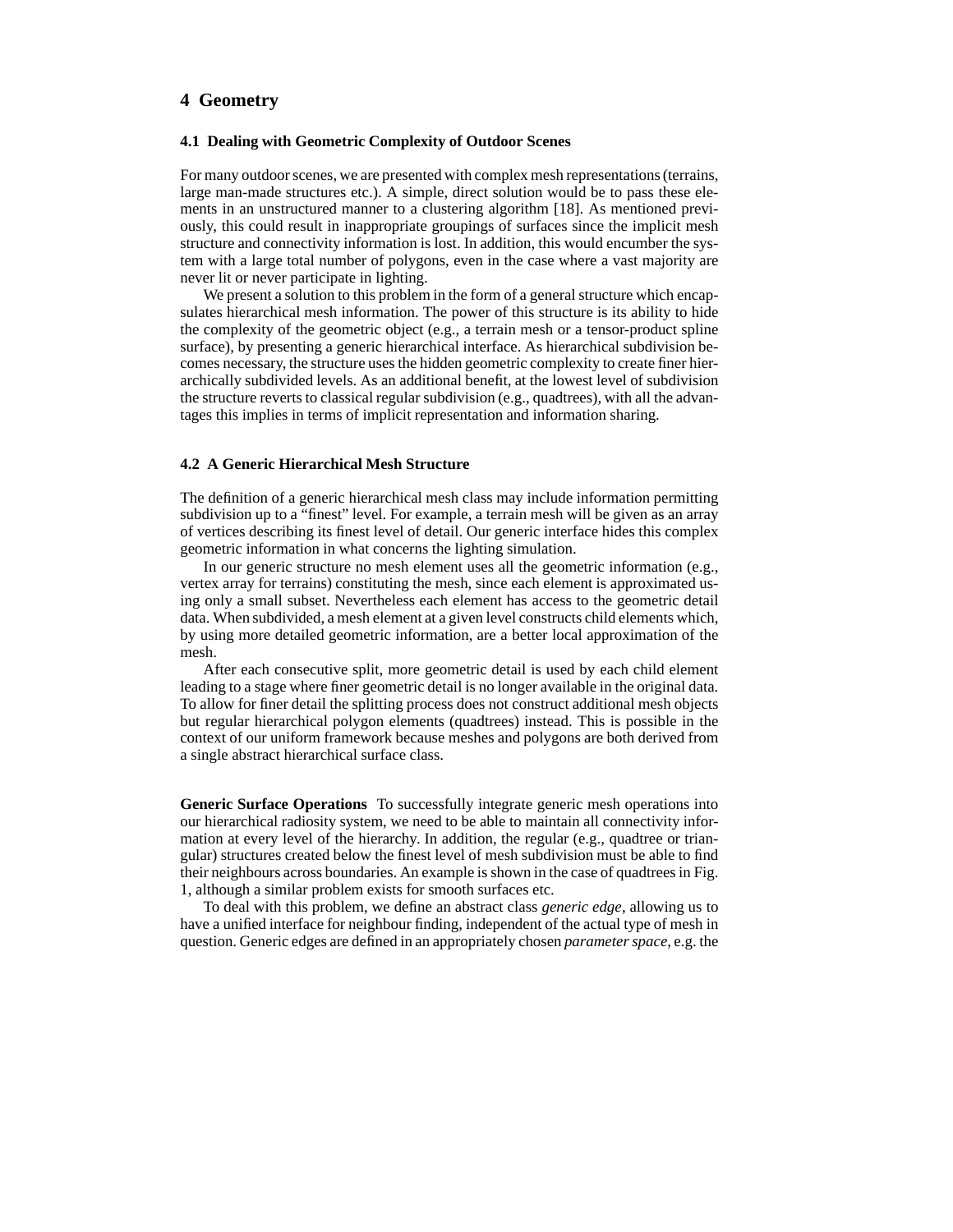mapping of the grid of terrain point data to the interval  $[0, 1]^2$ . Neighbourhood information is most notably needed to correctly perform per-vertex shading (Gouraud shading), and to correctly maintain a restricted subdivision when splitting elements.

A generic edge is defined by two points in parameter space which we call its *support* and parameters on this support defining the beginning and end of the generic edge. During mesh element subdivision, generic edges are defined between the newly constructed children.



**Fig. 1.** A sequence of splitting operations, starting with one quad mesh (QM) and resulting in quadrilaterals (Q), which are subdivided into regular quadtrees. Connectivity is preserved across boundaries at *each* level of the hierarchy, due to the generic edge structure.

**Neighbour Finding and T-vertex Detection** Given the generic edge structure, neighbour finding can be correctly performed using the hierarchical mesh representation. Consider a patch with a generic edge  $e$  consisting of the support  $s$  and the parameter interval  $[t_0 : t_1]$ . To find the appropriate neighbouring patch sharing e, the following steps are performed:

- 1. Step up the mesh element hierarchy until the current element is using the edge  $e_0$ , consisting of s and the parameters zero and one.
- 2. There must be a sibling of that patch sharing  $\epsilon_0$ , which would not have been constructed otherwise. Find this sibling.
- 3. Step down the sibling's hierarchy to find the smallest element sharing the entire interval  $[t_0 : t_1]$  of s.

Given this neighbourhood finding process, we can easily perform mesh restriction and T-vertex identification [15], thus allowing correct colour interpolation across vertices at different levels in the hierarchical mesh.

## **5 Natural Lighting**

The incorporation of natural light sources is of course a key requirement for the creation of realistic simulations in outdoor scenes. The first problem to address is modeling these sources.For outdoor scenes with moderate scale (such as a house or some part of a city) the sun can be modeled as a parallel source, and the sky is considered a hemispherical source at infinity.

In order to fully integrate sunlight and skylight in a hierarchical radiosity process with clustering, these light sources must become integral hierarchical elements which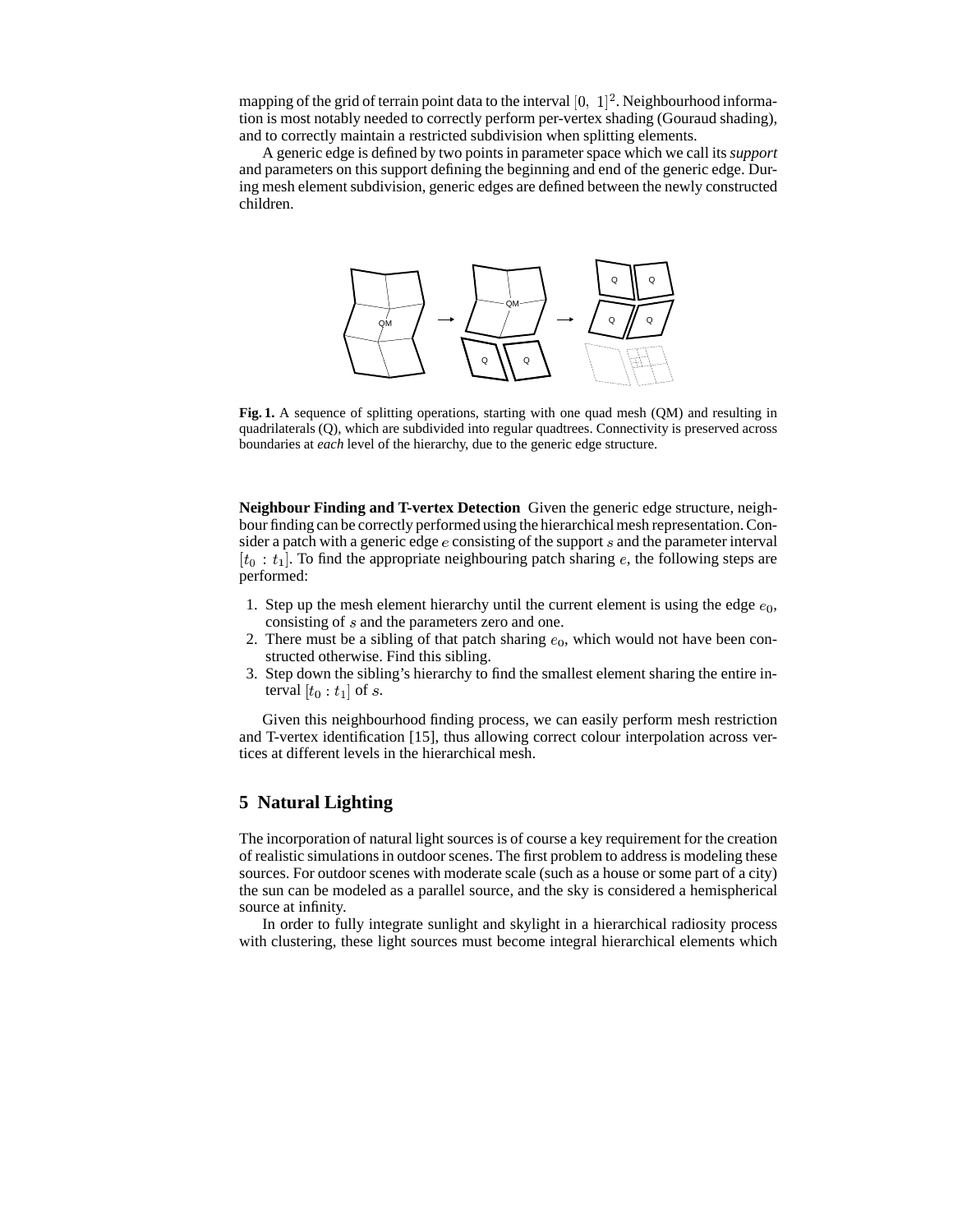provide the same interface as the other elements in the simulation [18]. Thus we need to define corresponding H-elements (using specialised classes) which can "split" (be subdivided) to create child elements which represent the source in more detail and with less approximation error.

In addition, particular attention must be paid to the sampling mechanisms used for these sources, for the calculation of energy transfer and form factor estimates. For instance, form factor formulas based on distance calculations cannot be used directly with sources placed at infinity.

#### **5.1 Hierarchical Representation of Skylight**

The subdivision of the sky dome is done by a quadtree representation of the hemisphere's parameter space, expressed by the altitude  $u$  and the azimuth  $v$ .  $u$  is the angle above the horizon, and  $\nu$  denotes the angle in the plane west from south (see Fig. 2). The initial sky patch is the whole hemisphere,  $(u, v) \in [0, \pi/2] \times [0, 2\pi]$ . Every hierarchical sky patch is therefore defined by a parameter range, and the constant radiance value associated with that range. Note that sky patches are characterised by *radiance* as opposed to radiosity, since they have no area and are positioned at an infinite distance.

The radiance is computed by sampling any given skylight distribution at a fine level of detail and creating a pyramidal representation of the averages of the sampled values. If an element is split, it retrieves the associated radiance value from the pyramid. If an element splits below the finest level of the pyramid, a new value is obtained by subsampling.

The skylight intensity values can also be modulated by a texture. The texture value is simply applied every time the skylight is sampled. When using monochromatic skylight models like the one provided by *Radiance* [20], the texture can be used to assign colours and draw clouds which will affect the simulation results.

Assuming full visibility, the contribution of a sky patch q with parameter range  $[u_0, u_1]$  $\times [v_0, v_1]$  to the irradiance on a given scene element p is obtained as follows:

$$
\delta L_i^{(p)} = \mathcal{R}_{p,q} \mathcal{S}_p \Omega_q J_q \tag{1}
$$

where  $\mathcal{R}_{p,q}$  is p's *receiver factor*,  $\mathcal{S}_p$  is p's *scale factor*,  $\Omega_q$  is the solid angle subtended by q when viewed from the any point of the scene, and  $\hat{J}$  denotes radiance.  $\hat{R}$  and  $\hat{S}$ depend on p's element type: For surfaces,  $R$  is the cosine between the surface normal and the line through the two elements' samples and  $S$  is 1. For volumes and clusters,  $\mathcal R$ is 1 and  $S$  is  $1/4$  [18]. In the case of partial visibility, a multiplicative correction factor is applied to model the fraction of mutual visibility [6].

The solid angle  $\Omega_q$  is given by

$$
\Omega_p = (v_1 - v_0) \cdot (\sin u_1 - \sin u_0). \tag{2}
$$

#### **5.2 Parallel Sources and Sunlight**

Parallel sources are easy to implement because they never need to be split, and the irradiance cast on an element is just the source's flux density modified by the receiver's orientation and element type (receiver and scale factor). We thus obtain the irradiance of a parallel light q on a scene element p as follows (again assuming full visibility):

$$
\delta L_i^{(p)} = \mathcal{R}_{p,q} \mathcal{S}_p \phi_q \tag{3}
$$

where  $\phi_q$  denotes the source's flux density.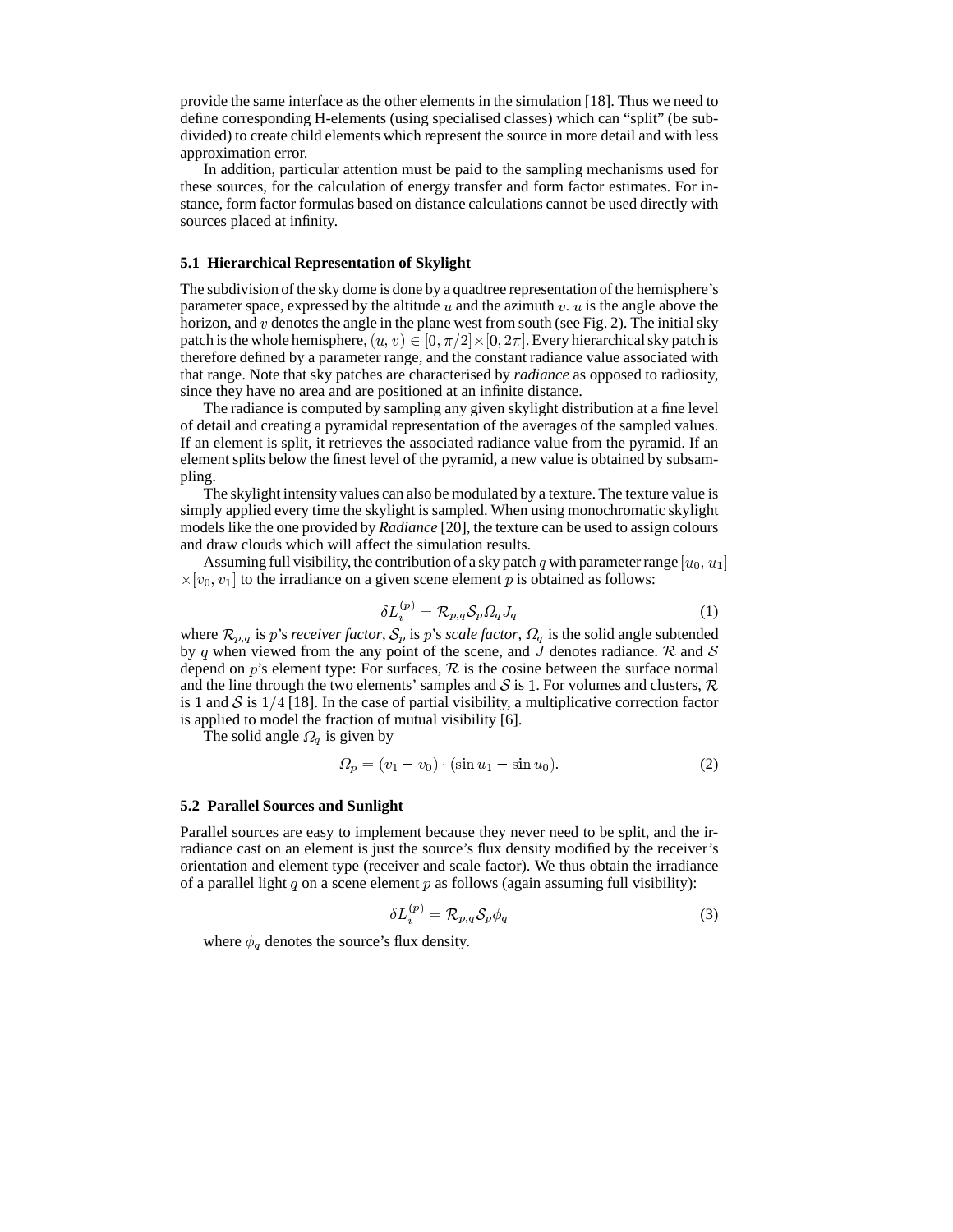



**Fig. 2.** Parameter space for a skylight object with  $u$  and  $v$  denoting altitude and azimuth

**Fig. 3.** Initial links for a scene with a skylight and a sunlight object

## **5.3 Adapting the Refinement Process**

We refer to sunlight and skylight as "external" light sources because they are placed outside the scene geometry: therefore they are not included in the extent of the top-level cluster of the scene hierarchy, and their effect is not represented by the top-level "selflink" of the root cluster. To take into account the effect of external light sources, at the beginning of the simulation one link from each external light source to the scene's root cluster is created (in addition to the top-level self-link). In the presence of  $n$  external lights, the simulation would thus start with  $n + 1$  initial links. At this stage, the link from the skylight is established from the toplevel sky description. Figure 3 shows an initial link setup for a scene with sunlight and skylight.

Next, a refiner is called to recursively examine and subdivide these links. Because a refiner typically uses generic sampling routines to query the geometry of the elements considered, some modifications are needed to properly cope with external light sources. In particular, for special sources such as sunlight and skylight, the estimation and computation of irradiance must be leftto the sender. In this way we can ensure that for ordinary surface-to-surface links the well-established form factor formulae are used to compute irradiance, and for external sources our new formulae are applied. Thus, the refinement engine does not need to know the type of the objects interacting with each other and uses a generic refinement procedure.

## **6 Results**

The methods for hierarchical treatment of natural light sources and of terrain meshes have been implemented in BRIGHT, a hierarchical radiosity system with clustering, using a BF refinement engine. The skylight intensities and colours were computed using parts of the *Radiance* software system by Greg Ward [20] and modulating these monochromatic values by a texture. Any other skylight model could be used instead. All timings are on a Silicon Graphics Indy R5000 (150Mhz) machine.

#### **6.1 Terrain**

Figure 4 shows a terrain mesh illuminated by a sky dome and a parallel sunlight in the morning of a day in August. The radiosity solution for Figure 4 took about 16 minutes. The terrain scene is built from 30,373 polygons. The hierarchical subdivision resulted in 90,899 links and 33,967 leaf elements.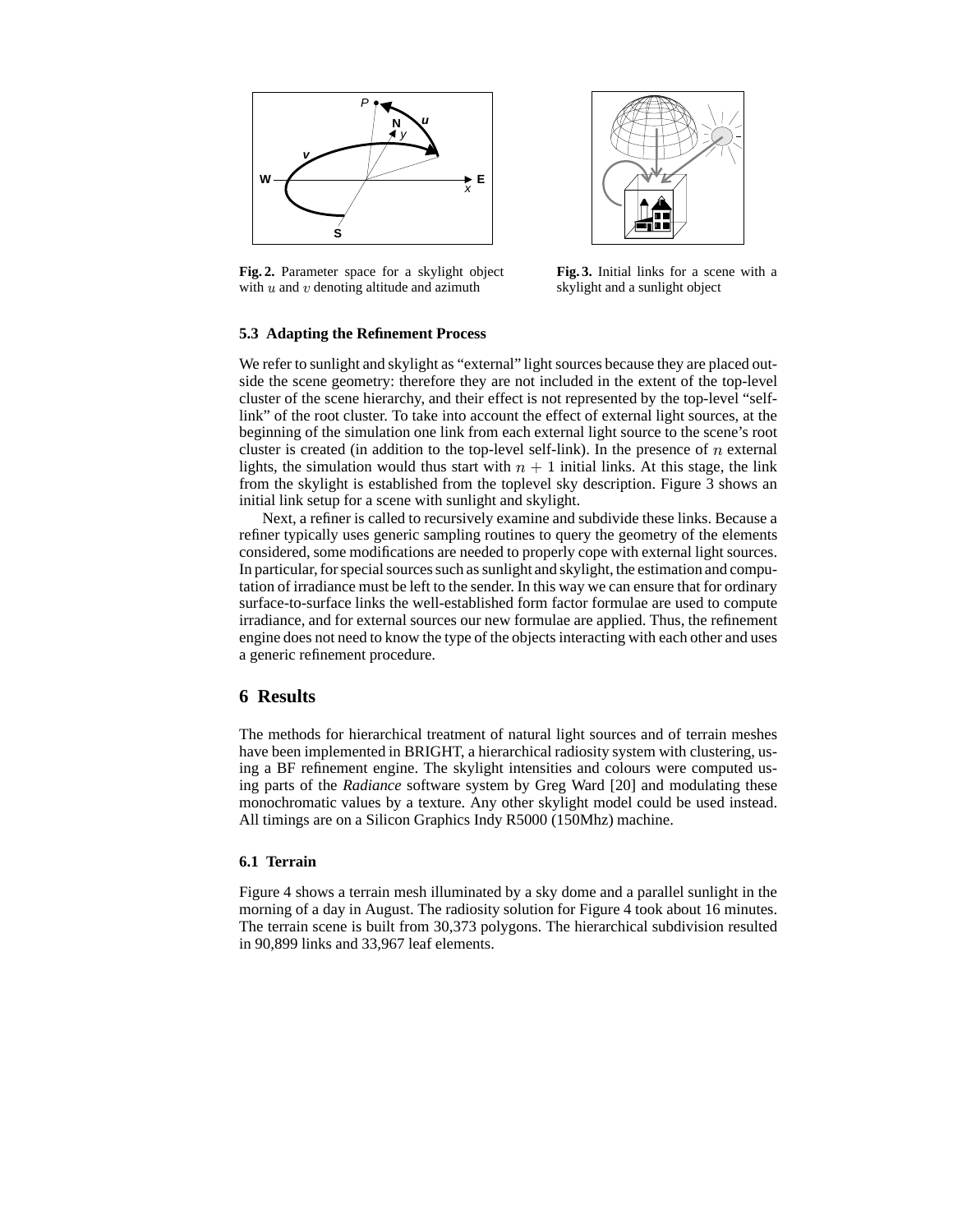#### **6.2 Natural Lighting**

Figure 5 shows a house and several trees on a smaller terrain mesh. The total number of input polygons is 20,260. The scene is illuminated only by a hierarchical skylight object. The house casts (soft) shadows which are caused by the brighter parts of the sky.

If the same scene is also lit by a parallel sunlight source as in Figure 6, the shadows become sharper and the trees begin to cast shadows on the house walls and the ground. Fig. 7 shows the same scene from a different direction. Note the bright area in the sky which produced the subtle shadows of Fig. 5.

The hierarchical solution for Fig. 5–7 resulted in around 49,017 links and required approximately ten minutes. There are a total of 64,674 leaf elements. By selecting a higher error tolerance, our hierarchical algorithm can compute a coarser approximation of the natural illumination in the same scene in 148 seconds, using a total of only 1800 links (see Fig. 8) and resulting in less than 30,000 leaf elements, but maintaining comparatively good visual quality.

It is interesting to visualise the hierarchical structure of the solution by displaying the links to different levels of the hierarchy. Sky patches with low intensity are linked quite high up in the hierarchy (Fig. 9).

## **7 Conclusions**

A new *hierarchical* solution to the problems of efficient and accurate outdoor lighting has been presented. A hierarchical abstraction wasintroduced, permitting the integration of moderately complex outdoor objects (such as terrain maps) and natural lighting (skyand sun-light) into a unified hierarchical illumination framework.

In particular, an object-oriented approach wasintroduced to treat complex mesh structures using generic operators. The problem of hierarchically sampling the sky dome was then addressed and an appropriate refinement strategy described. These two contributions allow the treatment of complex, naturally-lit outdoor scenes, based on clustering and hierarchical radiosity, resulting in efficient and accurate lighting simulations.

In contrast to the only previous radiosity-based approach to outdoor lighting [12], our new method requires computation times for scenes of comparable size which are lower than those reported in [12]. More importantly, the hierarchical nature of our new algorithm ensures that global illumination effects are always accounted for at the chosen level of approximation, which is not possible in the progressive-refinement approaches previously used.

In future work, we will be investigating the use of the generic mesh framework for general complex mesh structures, which will require the correct definition of the parameterisation for non-regular structures. In terms of natural lighting, the sampling and refinement processes can be greatly improved, in the spirit of the error-based approaches of [11] or [5]. This will result in higher quality images with a smaller number of links and consequently lower computation times.

**Acknowledgements.** The first two authors are currently with the computer graphics group of the University of Erlangen-Nuremberg and performed their research at iMAGIS in Grenoble as part of the European student exchange program ERASMUS ICP-95-E-4060. Thanks to Frédo Durand for help with the sky texture.

## **References**

1. CIE. Standardization of luminance distribution of clear skies, 1973. Publication TC 4.2.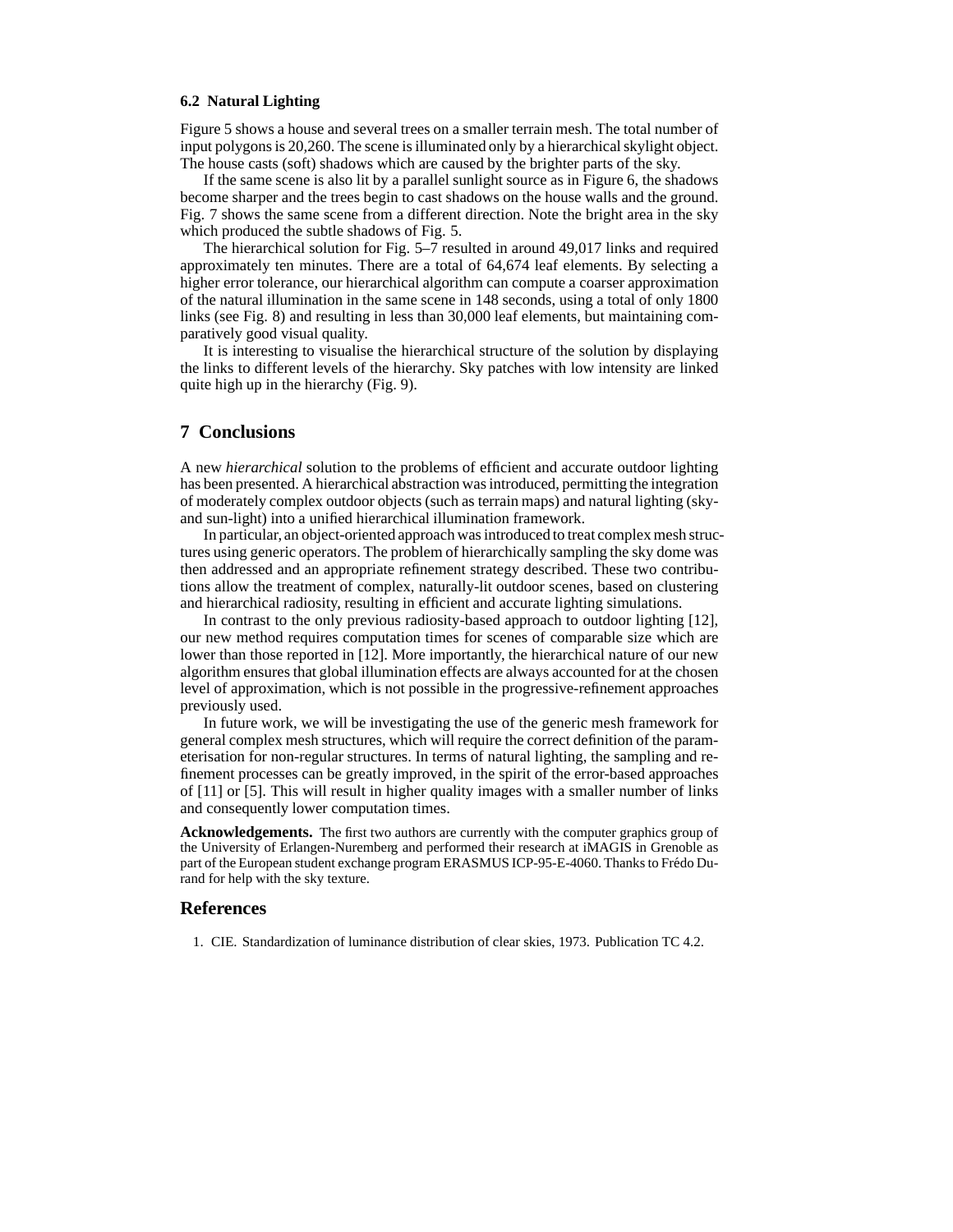- 2. Michael F.Cohen and John R. Wallace. *Radiosity and Realistic Image Synthesis*. Academic Press Professional, San Diego, CA, 1993.
- 3. Y. Dobashi, K. Kaneda, T. Nakashima, H. Yamashita, T. Nishita, and K. Tadamura. Skylight for interior lighting design. In *Computer Graphics Forum*, volume 13, pages 85–96. Eurographics, Basil Blackwell Ltd, 1994. Eurographics '94 Conference issue.
- 4. Matthias Eck, Tony DeRose, Tom Duchamp, Hugues Hoppe, Michael Lounsbery, and Werner Stuetzle. Multiresolution analysis of arbitrary meshes. In R. Cook, editor, *SIG-GRAPH 95*, Annual Conference Series, pages 173–182. ACM SIGGRAPH, Addison Wesley, 1995. held in Los Angeles, California, 6-11 August 1995.
- 5. S. Gibson and R. J. Hubbold. Efficient hierarchical refinement and clustering for radiosity in complex environements. *Computer Graphics Forum*, 15(5):297–310, December 1996.
- 6. Pat Hanrahan, David Saltzman, and Larry Aupperle. A rapid hierarchical radiosity algorithm. *Computer Graphics*, 25(4):197–206, August 1991. Proceedings SIGGRAPH '91 in Las Vegas (USA).
- 7. Kazufumi Kaneda, Takashi Okamoto, Eihachiro Nakame, and Tomoyuki Nishita. Photorealistic image synthesis for outdoor scenery under various atmospheric conditions. *The Visual Computer*, 7:247–258, 1991.
- 8. R. Victor Klassen. Modeling the effect of the atmosphere on light. *ACM Transactions on Graphics*, 6(3):215–237, July 1987.
- 9. Eric Languénou and Pierre Tellier. Including physical light sources and daylight in a global illumination model. *3rd Eurographics Workshop on Rendering*, pages 217–225, May 1992.
- 10. Dani Lischinski. *Accurate and Reliable Algorithms for Global Illumination*. Ph.D. thesis, Cornell University, Ithaca, NY, 1994.
- 11. Dani Lischinski, Brian Smits, and Donald P. Greenberg. Bounds and error estimates for radiosity. In Andrew Glassner, editor, *Proceedings of SIGGRAPH '94 (Orlando, Florida, July 24–29, 1994)*, Computer Graphics Proceedings, Annual Conference Series, pages 67– 74. ACM SIGGRAPH, ACM Press, July 1994. ISBN 0-89791-667-0.
- 12. Stefan Müller, Wolfram Kresse, and Frank Schoeffel. A radiosity approach for the simulation of daylight. In *Eurographics Rendering Workshop 1995*. Eurographics, June 1995.
- 13. T. Nishita and E. Nakamae. Continuous tone representation of three-dimesional objects illuminated by skylight. *Computer Graphics*, 20(4):125–132, August 1986. Proceedings SIGGRAPH '86 in Dallas (USA).
- 14. J. Rossignac and P. Borrel. Multi-resolution 3D approximation for rendering complex scenes. In *Second Conference on Geometric Modelling in Computer Graphics*, pages 453– 465, June 1993. Genova, Italy.
- 15. Hanan Samet. *Applications of Spatial Data Structures*. Addison-Wesley, Reading, Massachusetts, 1990.
- 16. François Sillion and George Drettakis. Feature-based control of visibility error: A multiresolution clustering algorithm for global illumination. In Robert Cook, editor, *SIGGRAPH 95 Conference Proceedings*, Annual Conference Series, pages 145–152. ACM SIGGRAPH, Addison Wesley, August 1995.
- 17. François Sillion and Claude Puech. *Radiosity and Global Illumination*. Morgan Kaufmann, San Francisco, 1994.
- 18. François X. Sillion. A unified hierarchical algorithm for global illumination with scattering volumes and object clusters. *IEEE Transactions on Visualization and Computer Graphics*, 1(3):240–254, September 1995. ISSN 1077-2626.
- 19. Katsumi Tadamura, Eihachiro Nakamae, Kazufumi Kaneda, Masshi Baba, Hideo Yamashita, and Tomoyuki Nishita. Modeling of skylight and rendering of outdoor scenes. In R. J. Hubbold and R. Juan, editors, *Eurographics '93*, pages 189–200. Blackwell, 1993.
- 20. Gregory J. Ward. The RADIANCE lighting simulation and rendering system. In Andrew Glassner, editor, *Proc. SIGGRAPH '94 (Orlando, Florida, July 24–29, 1994)*, Computer Graphics Proceedings, Annual Conference Series, pages 459–472. ACM SIGGRAPH.